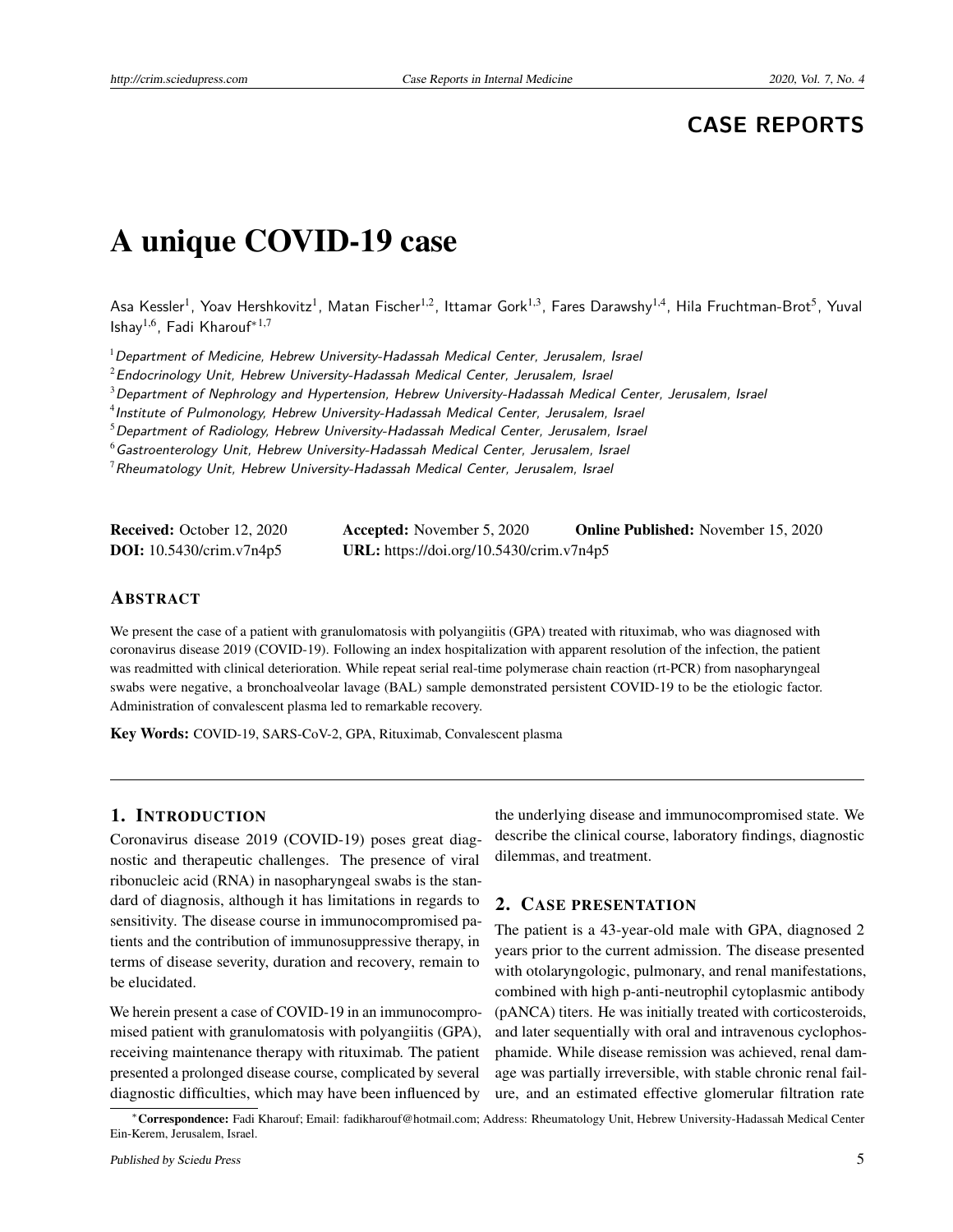was started on a maintenance regimen of rituximab, receiv-thereafter, and he was weaned off steroids. ing two doses of 500 mg. He was followed according to

(eGFR) of 30 mL/min. Following these events, the patient the MAINRITSAN-2<sup>[\[1\]](#page-3-0)</sup> protocol. His disease was quiescent

|                                            | <b>Value (First admission)</b> | <b>Value (Second admission)</b> |
|--------------------------------------------|--------------------------------|---------------------------------|
| WBC count, / $\mu$ l (4050-11,840)         | 4.000                          | 2,300                           |
| Lymphocyte count, $/\mu$ l $(1,170-3,450)$ | <b>200</b>                     | 200                             |
| Hemoglobin, $g/dl$ (12.4-16.1)             | $10.5$ (baseline)              | 9.4                             |
| Creatinine, mg/dl $(0.56-1.02)$            | 3.9 (baseline)                 | 3.4                             |
| $CRP$ , mg/dl $(0-0.50)$                   | 1.4                            | 4                               |
| Ferritin, $ng/L$ (10-291)                  |                                | 677                             |
| IgA, mg/dl $(70-400)$                      | 163 (25 days after Rituximab)  | 58.6 (31 days after Rituximab)  |
| IgM, mg/dl $(40-230)$                      | 148                            | 20.4                            |
| IgG, mg/dl $(700-1,700)$                   | 824                            | 520                             |

*Note*. Normal range values appear in brackets in the first column. CRP: C-reactive protein, WBC: White blood cell



Figure 1. Unenhanced axial (A-E) and coronal (F) computed tomography (CT) images of our patient, showing: (A, B) A single small peripheral rounded GGOs (A), and right lower lobe consolidation (B) on admission. (C, D) Bilateral multifocal upper lobes GGOs (C), with bibasilar consolidations (D), on day 12. (E, F) Segmental consolidations without significant GGOs, on day 19 (Image F being coronal). (CT- computed tomography, GGOs- ground glass opacities)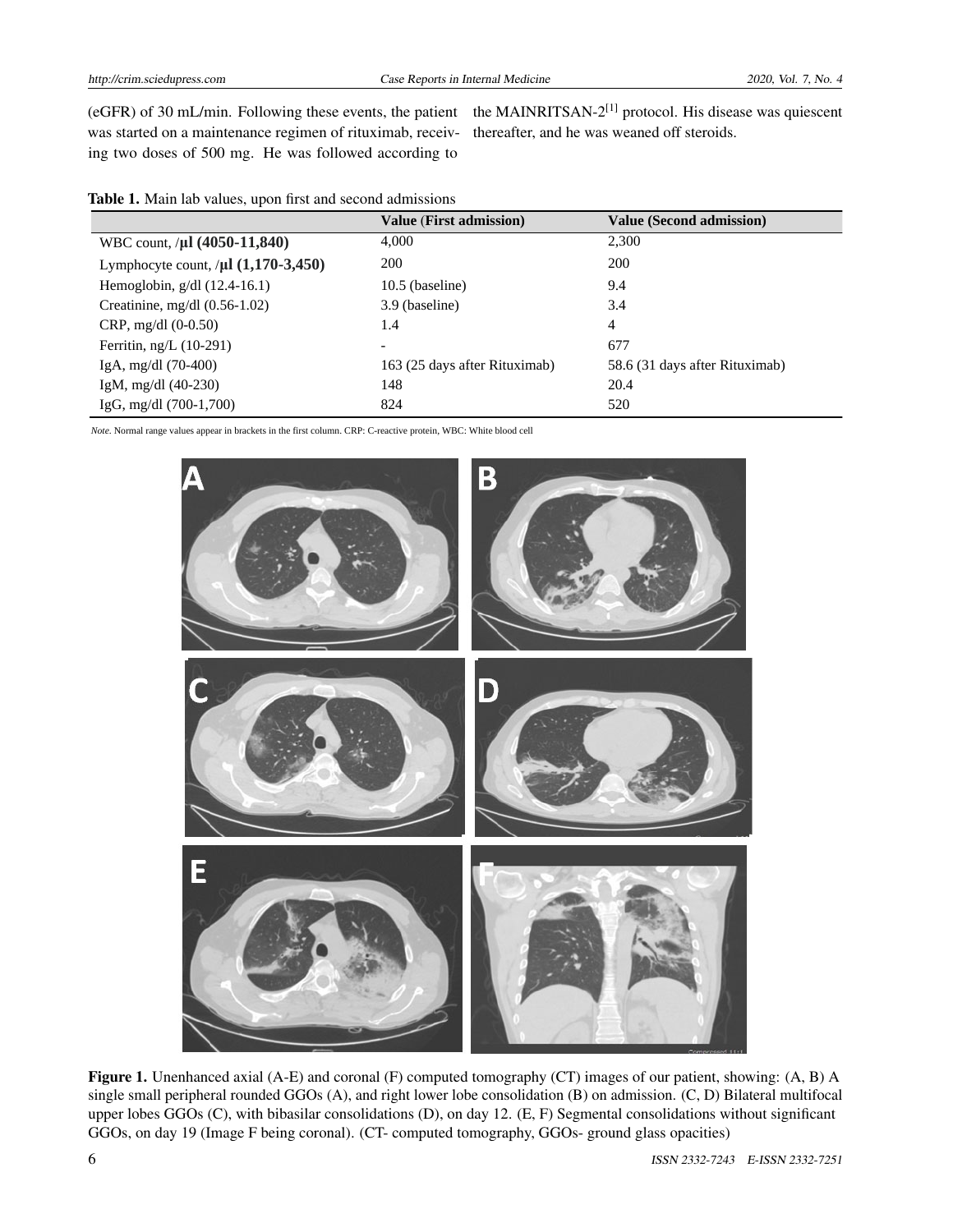

Figure 2. Temporal dynamics of acute phase reactants and cell counts

3 weeks prior to his admission, the patient started to suffer from myalgias, low-grade fever, and cough. Several nasopharyngeal PCR swabs for severe acute respiratory syndrome coronavirus 2 (SARS-CoV-2) during that time were all negative. After resolution of his complaints, which were attributed to a mild viral infection, the patient received a third, previously scheduled, 500 mg rituximab dose. A few days thereafter, the symptoms reappeared. His general physician, considering bacterial pneumonia as the likely etiology, started antibiotic therapy. In light of clinical worsening, the patient presented to the emergency department, suffering from fever and malaise. On admission, he was pale and mildly tachypneic, but with otherwise normal vital signs, including preserved oxygen saturation on room air. Physical examination revealed bronchial breath sounds over the right lung fields. Laboratory findings showed lymphopenia, anemia (stable compared to previous tests and attributed to chronic renal failure), and a mildly elevated C-reactive protein (CRP), as shown in Table 1. While chest x-ray displayed no gross findings, high-resolution computed tomography (HRCT) revealed peripheral oval ground glass opacities (GGOs), predominantly in the right upper lobe, and alveolar consolidation in the right lung base (see Figure 1 A, B). At this point, a nasopharyngeal PCR swab for SARS-CoV-2 returned positive, and the patient was admitted to the designated COVID-19 ward. National early warning score 2 (NEWS2)  $2^{[2]}$  $2^{[2]}$  $2^{[2]}$  score on admission was 2.

Clinically, the patient's fever persisted, up to 38◦C. He had no signs of respiratory distress, and his blood pressure and oxygen saturation were normal. Lab tests were significant for leukopenia and lymphopenia. He was treated with intravenous fluids and antipyretics. Following defervescence, and in light of the benign course, the patient was discharged to a designated COVID-19 isolation hotel after an uneventful hospital stay. The next day, he was readmitted due to reappearance of fever, malaise and shortness of breath. Laboratory findings showed elevated inflammatory markers and leukopenia, as shown in Table 1. He was started on hydroxychloroquine (as per the accepted practice at the time) and another HRCT was preformed (on day 12 after index presentation), revealing worsening multifocal pneumonia (see Figure 1 C, D). By day 16, three nasopharyngeal swabs were performed – all negative for SARS-CoV-2 - and the patient was transferred to the general medical ward. In the ward, his fever persisted, and he developed worsening dyspnea, tachypnea, and desaturation (continuously requiring 4 L/min oxygen by nasal cannula). His CRP levels continued to rise, peaking at 20 mg/dl. Considering his repeatedly negative SARS-CoV-2 swabs, alternative infectious and noninfectious etiologies were entertained, and empiric antibiotic treatment with piperacillin-tazobactam was started for presumed hospital acquired pneumonia. Concurrently, a broad microbiologic investigation was carried out, consisting of serologic and PCR tests for a wide variety of infectious agents, including Epstein Barr virus (EBV), cytomegalovirus (CMV), mycoplasma pneumoniae, treponema pallidum, legionella pneumophila, and human immunodeficiency virus (HIV) – all returned negative. c-ANCA and p-ANCA titers were within normal levels. Meanwhile, a third HRCT was performed, showing segmental consolidations without significant GGOs (see Figure 1 E, F). Reported at this time, a SARS-CoV-2 IgG serological test was negative. Considering the fruitless work-up, and in light of the ongoing clinical deterioration, a bronchoscopy with bronchoalveolar lavage (BAL) was done. Gram stain and microbial cultures from the BAL were negative, as were acid fast and silver stains. To our surprise, SARS-CoV-2 PCR from the BAL was positive. The patient was transferred back to the COVID-19 ward. Notably, immunoglobulin levels at this time were low, in contrast to those reported during the first admission, as shown in Table 1.

In the COVID-19 ward, in an attempt to ameliorate this apparently prolonged infection, and in light of the hypogam-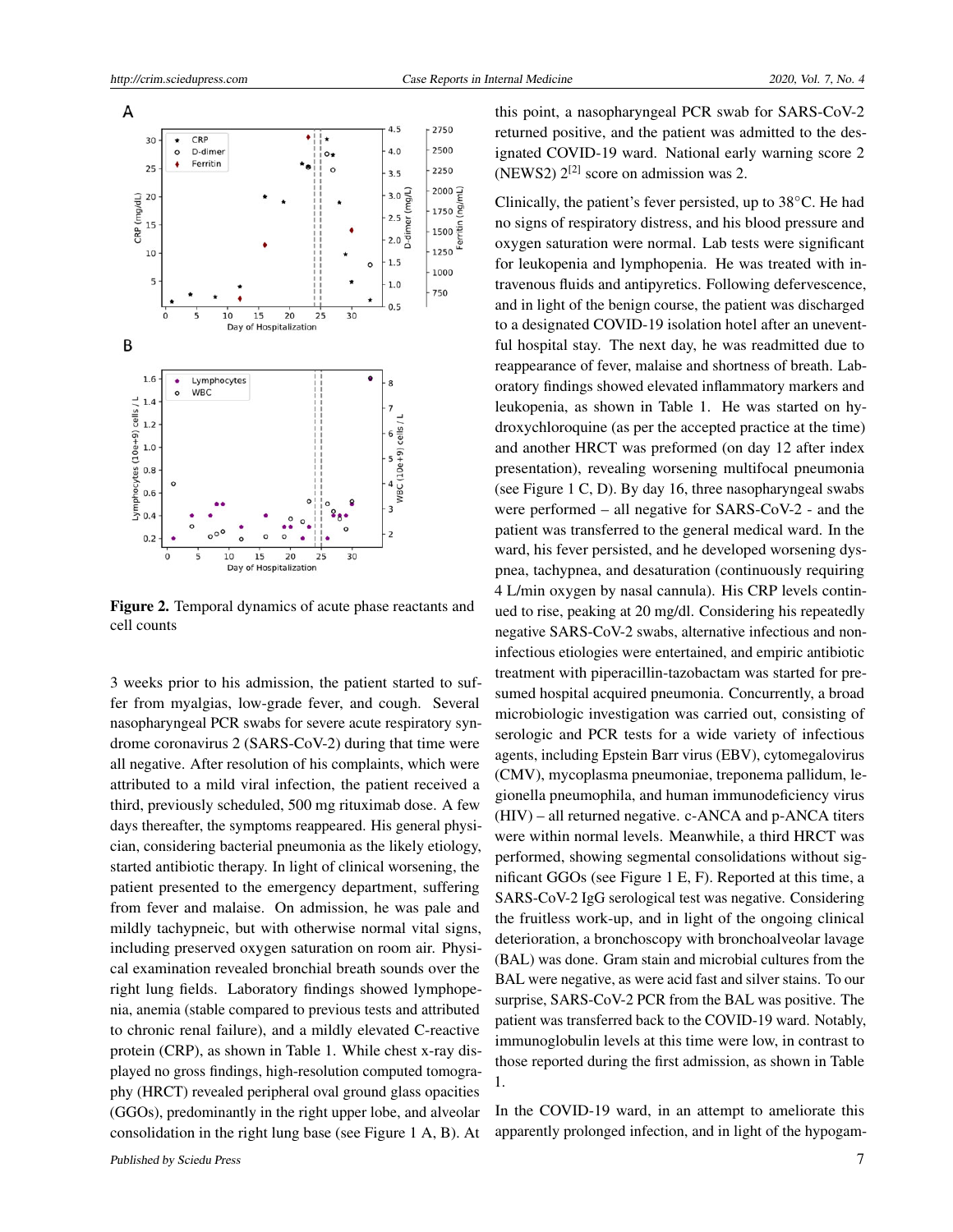maglobulinemia, the patient was treated with convalescent plasma. He received two doses (total 400 ml), on days 23 and 24 of his hospital stay. Soon thereafter, he showed remarkable improvement, with resolution of his respiratory symptoms, decline in inflammatory markers, and raise in lymphocyte counts (see Figure 2 for temporal dynamics of lab parameters). The patient was discharged in good condition, 32 days after his initial presentation.

## 3. DISCUSSION

In this paper we present a unique case, reflecting several aspects of the clinical and diagnostic challenges posed by the COVID-19 pandemic.

Several diagnostic conundrums faced by clinicians are illuminated. To date, the diagnosis of COVID-19 is based mainly on rt-PCR performed on nasopharyngeal swabs. This test, however, has several sensitivity limitations. Recent data suggest that sample test accuracy may be influenced by the time from exposure.<sup>[\[3\]](#page-3-2)</sup> Other data propose that samples obtained from lower respiratory secretions (i.e. BAL or sputum) have greater sensitivity for diagnosis.<sup>[\[4\]](#page-3-3)</sup> It remains possible that PCR positivity "migrating" to BAL positivity reflects progression to lower airway disease. Whether underlying immunosuppression may impact these methods of diagnosis is an unanswered question.

Previous publications have questioned the need for the discontinuation of immunomodulatory medications in patients diagnosed with, or exposed to, COVID-19.<sup>[\[5,](#page-3-4)[6\]](#page-3-5)</sup> The decision is likely to be influenced by the activity of the underlying disease and the mechanism of action of the immunosuppressive therapy. In the case of rituximab, B cell death is induced via direct cytotoxicity, complement-dependent cytotoxicity, and antibody-dependent cellular cytotoxicity, leading to Bcell depletion. While this was initially estimated to last for 6 to 9 months, later studies showed a more prolonged

effect. The B cell depletion, with the resultant hypogammaglobulinemia, remain risk factors for infection.[\[7\]](#page-4-0) The COVID-19 duration in our patient was longer than in previously reported cases in large cohorts.[\[8\]](#page-4-1) This could be attributed to the immunosuppression induced by rituximab. Whether the ultimate improvement in the clinical and laboratory characteristics could be linked to the administration of convalescent plasma remains unclear. Although several studies have showed post-transfusion viral elimination, besides clinical and radiological improvement,  $[9-13]$  $[9-13]$  a recent randomized controlled trial demonstrated no statistically significant benefit from adding convalescent plasma to standard care in severe or life-threatening COVID-19 cases.<sup>[\[14\]](#page-4-4)</sup>

In summary, our case emphasizes the complexity of diagnosing and treating immunocompromised patients suffering from COVID-19. Data regarding the disease course in such patients, and the effectiveness of available therapies, are lacking.

We believe that several aspects of our case, including the disease course in a GPA patient under rituximab therapy, the importance of BAL in diagnosing clinically active but swabnegative disease, and the satisfactory response to treatment with convalescent plasma, may help illuminate some outstanding questions for clinicians. Until large trials provide hard evidence, shared clinical experiences may help guide patient care. In particular, we hope our case will alert physicians to the possibility of prolonged and atypical disease manifestations in immunosuppressed patients.

#### ACKNOWLEDGEMENTS

We thank Professors Y. Ilan and D. Mevorach, as well as Doctor H. Peleg, for their participation in the patient's care

# CONFLICTS OF INTEREST DISCLOSURE

The authors have declared no conflicts of interest.

#### **REFERENCES**

- <span id="page-3-0"></span>[1] Charles P, Terrier B, Perrodeau É, et al. Comparison of individually tailored versus fixed-schedule rituximab regimen to maintain ANCAassociated vasculitis remission: results of a multicentre, randomised controlled, phase III trial (MAINRITSAN2). Annals of the rheumatic diseases. 2018; 77(8): 1143-1149.
- <span id="page-3-1"></span>[2] Liao X, Wang B, Kang Y. Novel coronavirus infection during the 2019-2020 epidemic: preparing intensive care units-the experience in Sichuan Province, China. Intensive Care Medicine. 2020; 46(2): 357-360. PMid:32025779. [https://doi.org/10.1007/s00134](https://doi.org/10.1007/s00134-020-05954-2)  $-020-05954-2$
- <span id="page-3-2"></span>[3] Kucirka LM, Lauer SA, Laeyendecker O, et al. Variation in False-Negative Rate of Reverse Transcriptase Polymerase Chain Reaction-Based SARS-CoV-2 Tests by Time since Exposure. Annals of Internal
- Medicine. M20-1495. 2020. PMid:32422057. [ttps://doi.org/10](ttps://doi.org/10.7326/M20-1495) [.7326/M20-1495](ttps://doi.org/10.7326/M20-1495)
- <span id="page-3-3"></span>[4] Wang W, Xu Y, Gao R, et al. Detection of SARS-CoV-2 in Different Types of Clinical Specimens. JAMA. 2020; 323(18): 1843-1844. <https://doi.org/10.1001/jama.2020.3786>
- <span id="page-3-4"></span>[5] Haberman R, Axelrad J, Chen A, et al. Covid-19 in Immune-Mediated Inflammatory Diseases - Case Series from New York. New England Journal of Medicine. 2020; 383: 85-88. [https://doi.org/10.1](https://doi.org/10.1056/NEJMc2009567) [056/NEJMc2009567](https://doi.org/10.1056/NEJMc2009567)
- <span id="page-3-5"></span>[6] Guilpain P, Le Bihan C, Foulongne V, et al. Rituximab for granulomatosis with polyangiitis in the pandemic of covid-19: lessons from a case with severe pneumonia. Annals of the rheumatic disease. 217549. 2020. PMid:32312768. [https://doi.org/10.1136/an](https://doi.org/10.1136/annrheumdis-2020-217549) [nrheumdis-2020-217549](https://doi.org/10.1136/annrheumdis-2020-217549)